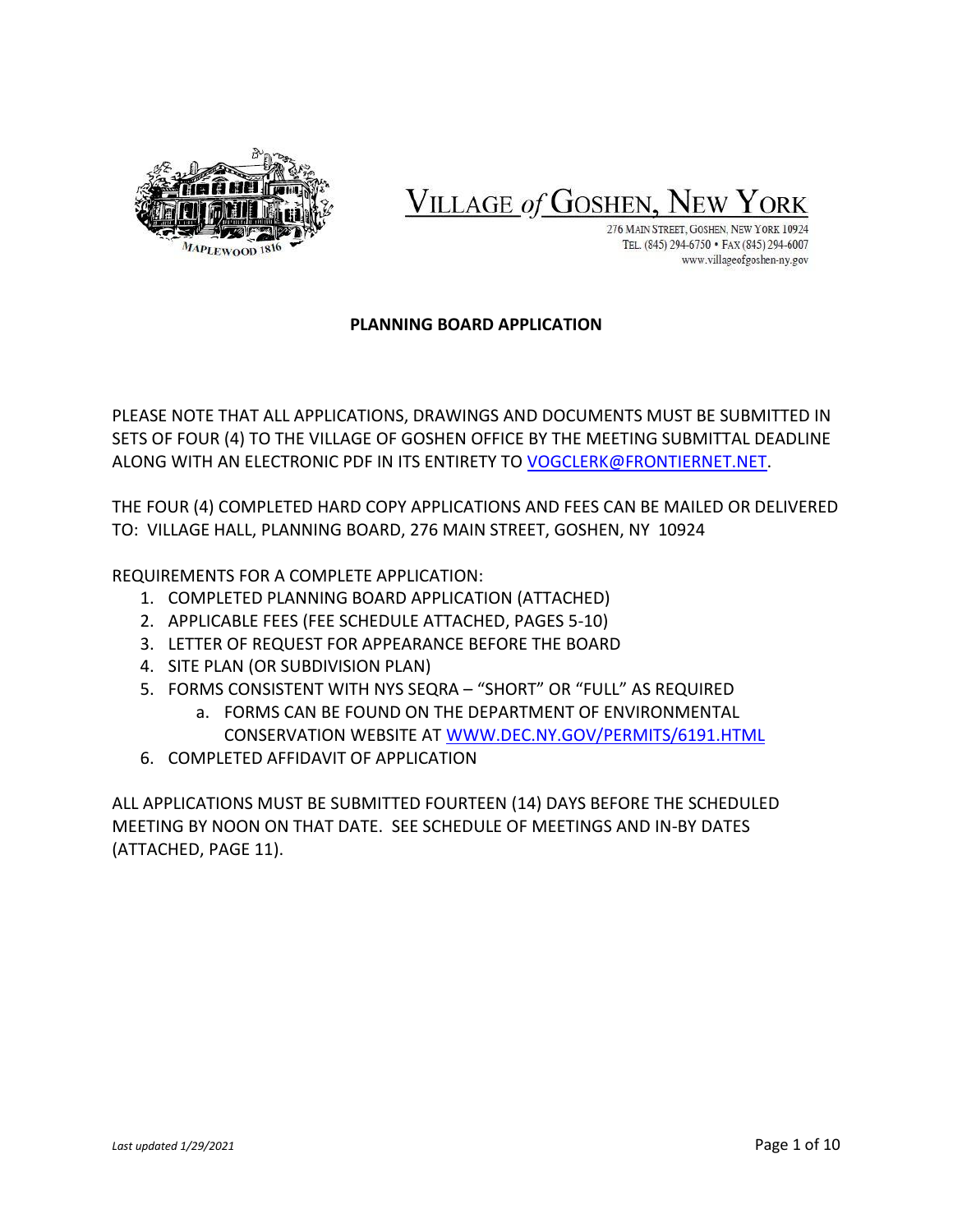## VILLAGE OF GOSHEN PLANNING BOARD APPLICATION

| Location/Tax Lot:                                                                |                                                                    | $Lot \_$                                                                                                         |  |  |
|----------------------------------------------------------------------------------|--------------------------------------------------------------------|------------------------------------------------------------------------------------------------------------------|--|--|
| Zoning District:                                                                 |                                                                    | and the control of the control of the control of the control of the control of the control of the control of the |  |  |
| Description of Project:                                                          |                                                                    | <u> 1989 - Johann Stoff, amerikansk politiker (* 1908)</u>                                                       |  |  |
| ,我们也不会有什么。""我们的人,我们也不会有什么?""我们的人,我们也不会有什么?""我们的人,我们也不会有什么?""我们的人,我们也不会有什么?""我们的人 |                                                                    |                                                                                                                  |  |  |
|                                                                                  |                                                                    |                                                                                                                  |  |  |
|                                                                                  |                                                                    |                                                                                                                  |  |  |
|                                                                                  |                                                                    |                                                                                                                  |  |  |
|                                                                                  |                                                                    |                                                                                                                  |  |  |
|                                                                                  |                                                                    |                                                                                                                  |  |  |
|                                                                                  |                                                                    |                                                                                                                  |  |  |
|                                                                                  |                                                                    |                                                                                                                  |  |  |
|                                                                                  |                                                                    |                                                                                                                  |  |  |
|                                                                                  |                                                                    |                                                                                                                  |  |  |
|                                                                                  |                                                                    |                                                                                                                  |  |  |
|                                                                                  |                                                                    |                                                                                                                  |  |  |
|                                                                                  |                                                                    |                                                                                                                  |  |  |
|                                                                                  |                                                                    |                                                                                                                  |  |  |
|                                                                                  |                                                                    |                                                                                                                  |  |  |
|                                                                                  |                                                                    |                                                                                                                  |  |  |
| Type of Approval Sought (check all that apply):                                  |                                                                    |                                                                                                                  |  |  |
| Site Plan<br><b>Conditional Use</b><br><b>ADD</b>                                | Subdivision<br>Flood Plain Development<br><b>Work Session Only</b> |                                                                                                                  |  |  |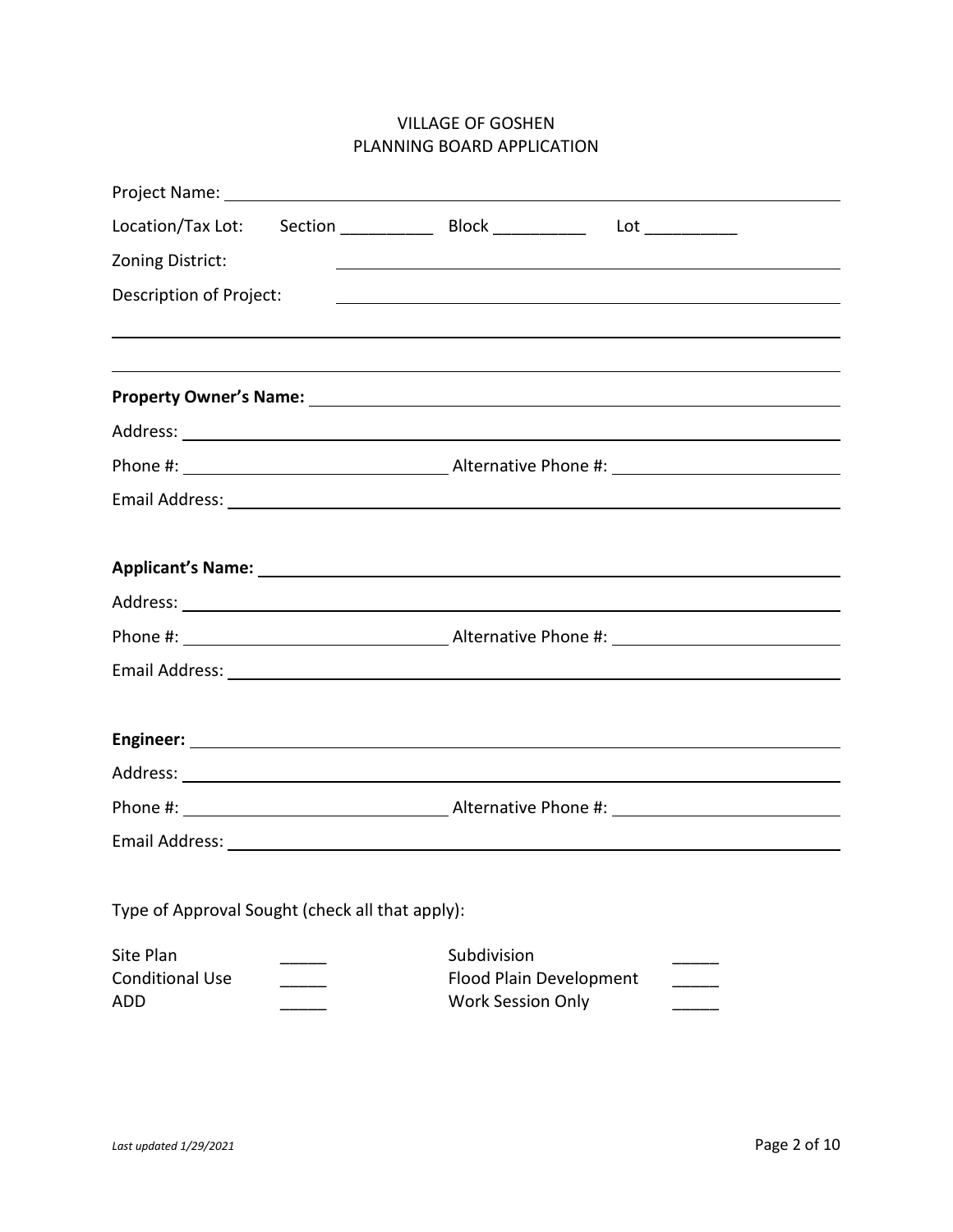| Date of Application:             |  |
|----------------------------------|--|
| <b>Application Fee:</b>          |  |
| Long EAF Review Fee: \$50.00     |  |
| Initial Professional Escrow Fee: |  |
| ADD Fee:                         |  |
| <b>Conditional Use Fee:</b>      |  |
| Flood Plain Development Fee:     |  |

The undersigned owner/applicant hereby acknowledges that they have read and understand the attached Sections (2-163, 2-166) of the Village Code with respect to Planning Board and Inspection fees, and that they are responsible for the subject fees whether the application is approved or denied.

The owner/applicant further understands that failure to pay fees when due, and/or the failure to maintain the required minimum escrow balances required, will result in the application being denied placement on the planning board agenda until such time as said monies have been paid in full as required.

| Signed: |           | Date: |
|---------|-----------|-------|
|         | Owner     |       |
| Signed: |           | Date: |
|         | Applicant |       |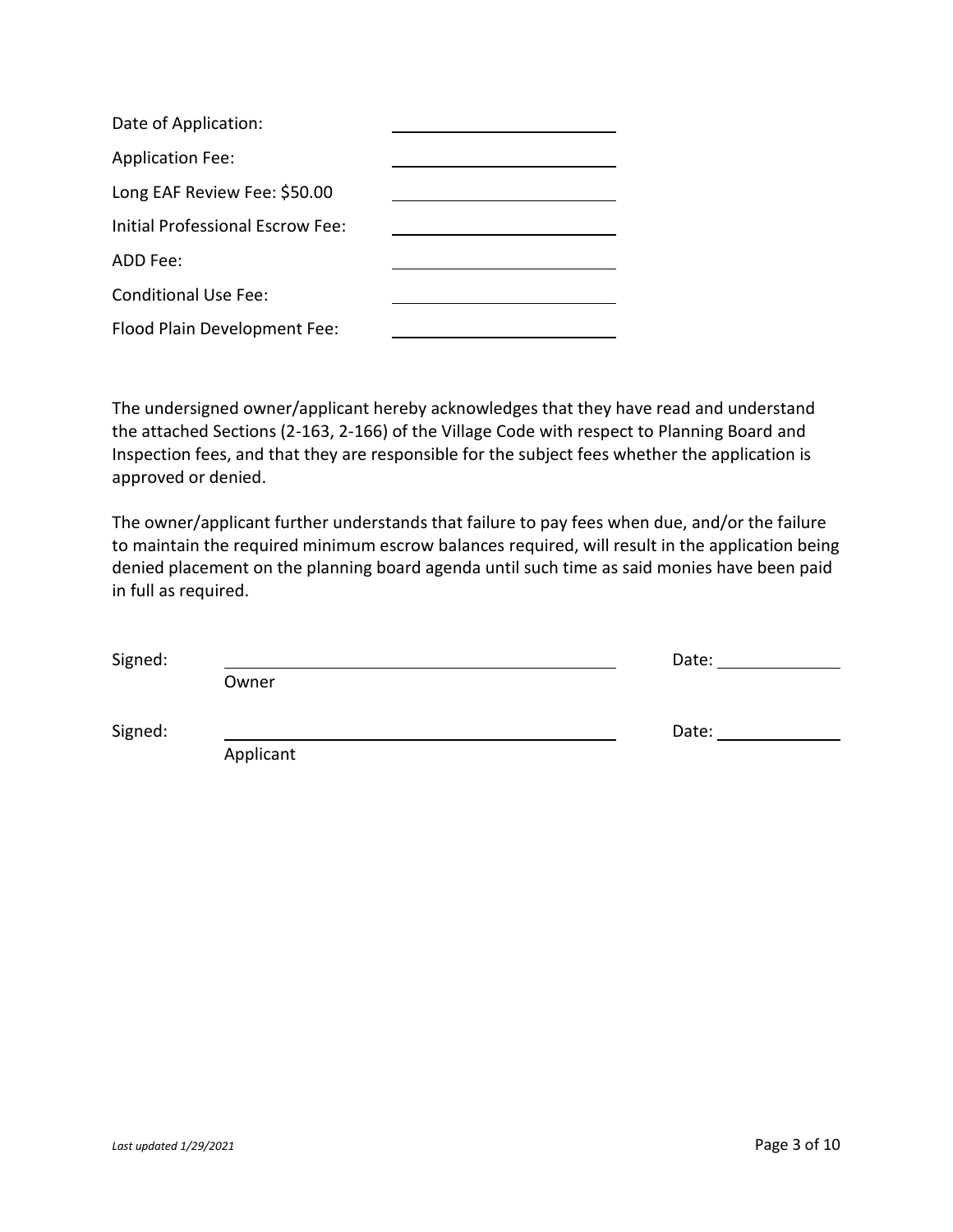#### **AFFIDAVIT OF APPLICATION**

| <b>STATE OF NEW YORK</b>                                                                                                                                                                                                          |
|-----------------------------------------------------------------------------------------------------------------------------------------------------------------------------------------------------------------------------------|
| <b>COUNTY OF ORANGE</b>                                                                                                                                                                                                           |
|                                                                                                                                                                                                                                   |
| All the above statements contained in the papers submitted herewith are true and correct and<br>that all representations made by the applicant, the owner, or its representatives may be relied upon by<br>the Village of Goshen. |
| That all fees associated with the application have or will be paid by applicant.                                                                                                                                                  |
| Applicant understands that notwithstanding the failure to pay fees in a timely manner, no<br>Certificate of Occupancy will be issued until all fees are paid in full.                                                             |
| Signature of Owner                                                                                                                                                                                                                |
| Sworn to before me this                                                                                                                                                                                                           |
| Notary Public                                                                                                                                                                                                                     |
|                                                                                                                                                                                                                                   |
| All the above statements contained in the papers submitted herewith are true and correct and<br>that all representations made by the applicant, the owner, or its representatives may be relied upon by<br>the Village of Goshen. |
| That all fees associated with the application have or will be paid by applicant.                                                                                                                                                  |
| Applicant understands that notwithstanding the failure to pay fees in a timely manner, no                                                                                                                                         |

Certificate of Occupancy will be issued until all fees are paid in full.

Signature of Applicant

Sworn to before me this  $\frac{d}{dx}$  day of  $\frac{20}{x}$ .

Notary Public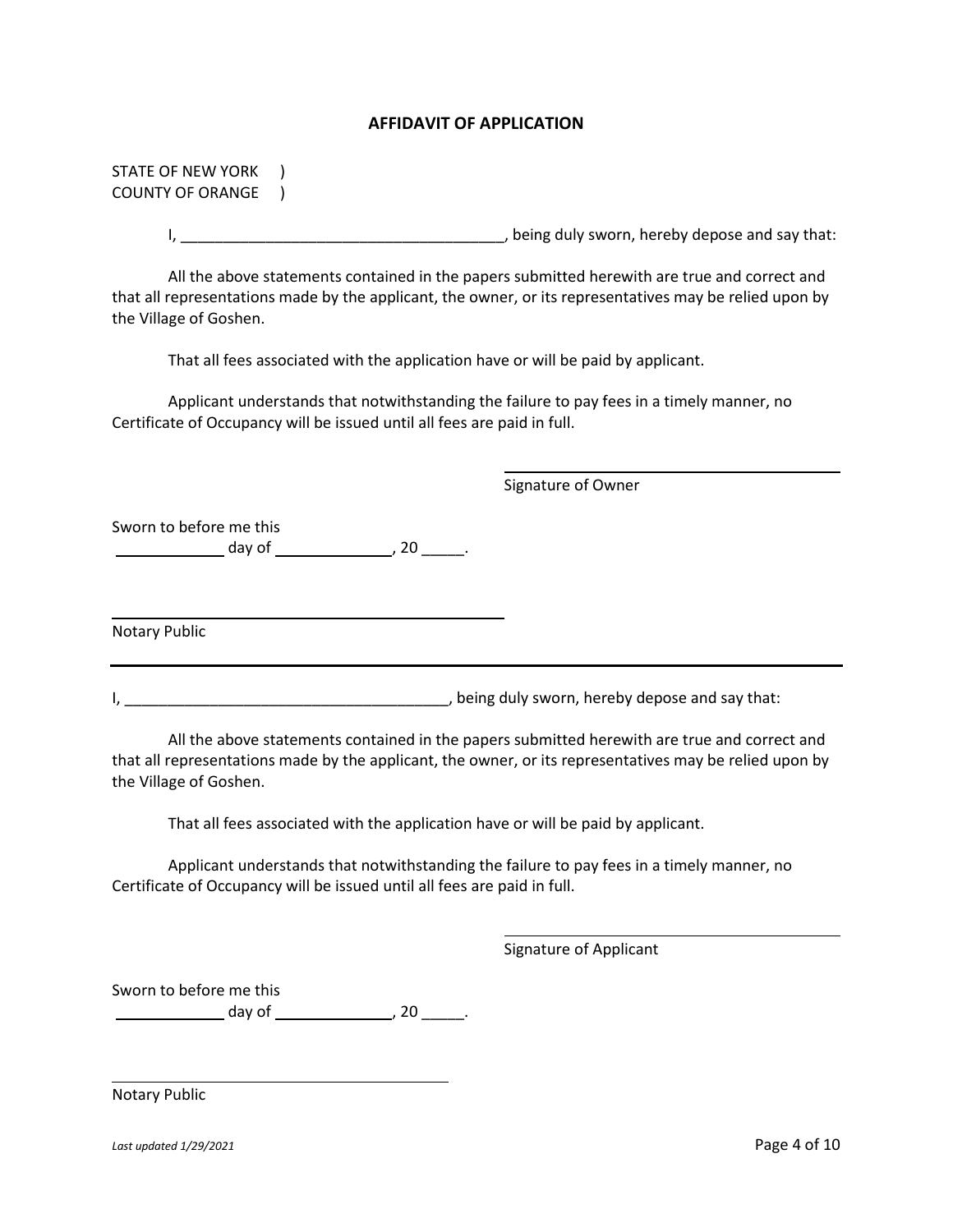#### **VILLAGE OF GOSHEN CODE – PLANNING BOARD FEES**

Sec. 2-163. - Planning board matters.

Minimum fees for planning board (PB) matters shall be as follows:

- (1) Application:
	- a. Residential:

\$300.00 for first two dwelling units/lots;

\$500.00 for first three dwelling units/lots;

Plus \$100.00 for each dwelling unit/lot thereafter.

b. Nonresidential:

\$100.00 minimum plus \$0.15 per square foot of building floor area each square foot beyond 300 square feet; plus

- c. Flood plain development application: \$150.00 plus escrow;
- d. Architectural design district application: \$100.00 plus escrow;
- e. Conditional use application: \$300.00 plus escrow;
- f. Work session fee: \$175.00;

May be applied to consultant's fees charged against the proposal.

- (2) In addition to the above, an initial escrow amount to cover the costs of obtaining and securing professional consultations, hearing notices and other services deemed appropriate by the board as necessary to assure proper review of proposals before the board. The following professional escrow fees shall be established at the time of filing of the application;
	- a. Residential: \$300.00 per dwelling unit or subdivision lot as applicable.
	- b. Nonresidential:
		- 1. A. \$300.00 minimum plus \$0.15 per square foot of building area, plus
			- B. \$300.00 per acre of any part thereof
		- 2. Nonresidential subdivision: \$250.00/lot;
		- 3. Flood plain development (FPD) permits: \$350.00
		- 4. Architectural design district (ADD) permits: \$400.00
		- 5. Conditional use: \$400.00

Additional fees for detailed SEQR, ADD, FDP or other reviews are to be anticipated for complex projects and projects located in environmentally or historically sensitive areas. The applicant/project sponsor is responsible for all fees charged by the board.

- (3) Escrow accounts:
	- a. Professional escrow fees as noted in section 2-163(1), (2) shall be paid in full at the time of the application.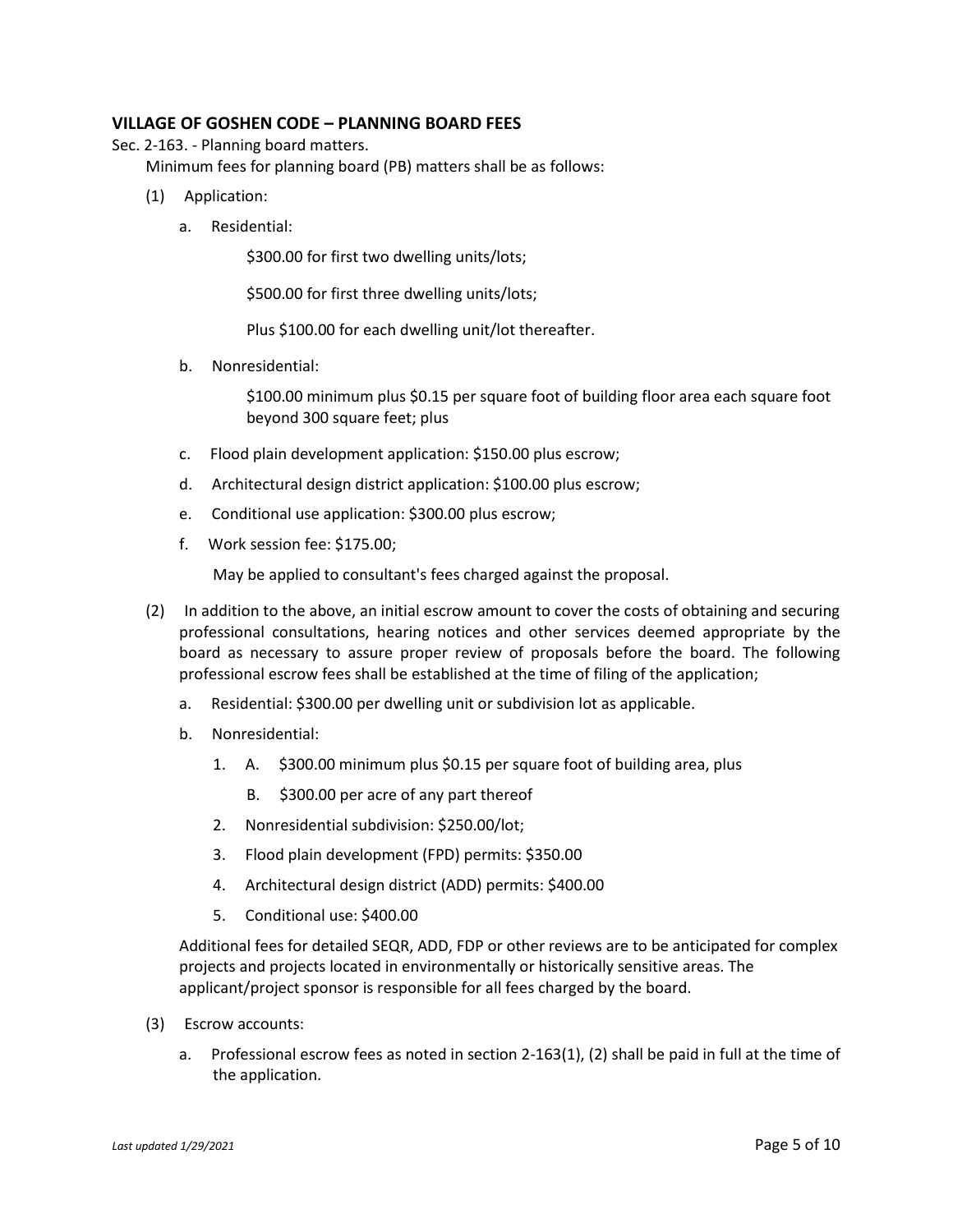- b. Escrow accounts which have been depleted to less than 30 percent of the initial escrow fee shall be replenished by the applicant to 50 percent of the initial escrow fee prior to appearance before the planning board. At no time shall the planning board entertain or approve an application which does not have positive escrow balance.
- c. Unexpended escrow account funds shall be refunded to the applicant within 90 days of final action of the planning board upon written request by the applicant.
- d. Escrow accounts shall be tracked for each application before the board in accordance with the following schedule:
	- 1. 14 days before PB meeting: application deadline;
	- 2. 12 days before PB meeting: PB secretary to notify village treasurer of applicants requesting to be placed on the upcoming agenda;
	- 3. Ten days before PB meeting: village treasurer to notify PB secretary of escrow account status for active applications;
	- 4. Eight days before PB meeting: PB secretary to notify applicants, in writing, of the required escrow replenishment figure.
- (4) Improvement inspection fees: Charges relating to consultant's inspection of improvements to be paid prior to final approval:
	- a. Five percent of the amount of the estimated cost of required public improvements.
	- b. Three percent of the amount of the estimated cost of nonpublic improvements, which will connect with municipal systems or facilities.
	- c. Any amounts paid hereunder and not expended for the reasonable and necessary costs of inspection shall be refunded.
	- d. The amounts required to be paid hereunder shall be deemed to be initial deposits and the applicant shall be responsible for any additional reasonable and necessary expenses incurred by the village.
- (5) The village is hereby empowered to tax levy any past due planning board fees.
- (6) No village permit, approval or certificate of occupancy or compliance shall be granted to any property, applicant or entity in arrears with respect to planning board review fees.
- (7) The village board may modify the above referenced fee schedule by simple resolution as is deems appropriate to reflect current conditions and expenses.

(L.L. No. 3-1992, § 3, 3-23-92; L.L. No. 5-1999, § A, 12-13-99; L.L. No. 6-2003, § 2, 10-27-03)

**Cross reference—** Subdivisions, ch. 46; application for minor subdivision, § 46-66; subdivision preliminary layout for major subdivisions, § 46-81; site development plan review, app. A, art. X; conditional use review, app. A, art. XI; zoning board of appeals, app. A, art. XIII; administration and enforcement of the zoning provisions, app. A, art. XIV.

Sec. 2-164. - Local laws resulting from application or petition.

Fees regarding local laws resulting from application or petition shall be as follows:

(1) Zone change local law: \$375.00.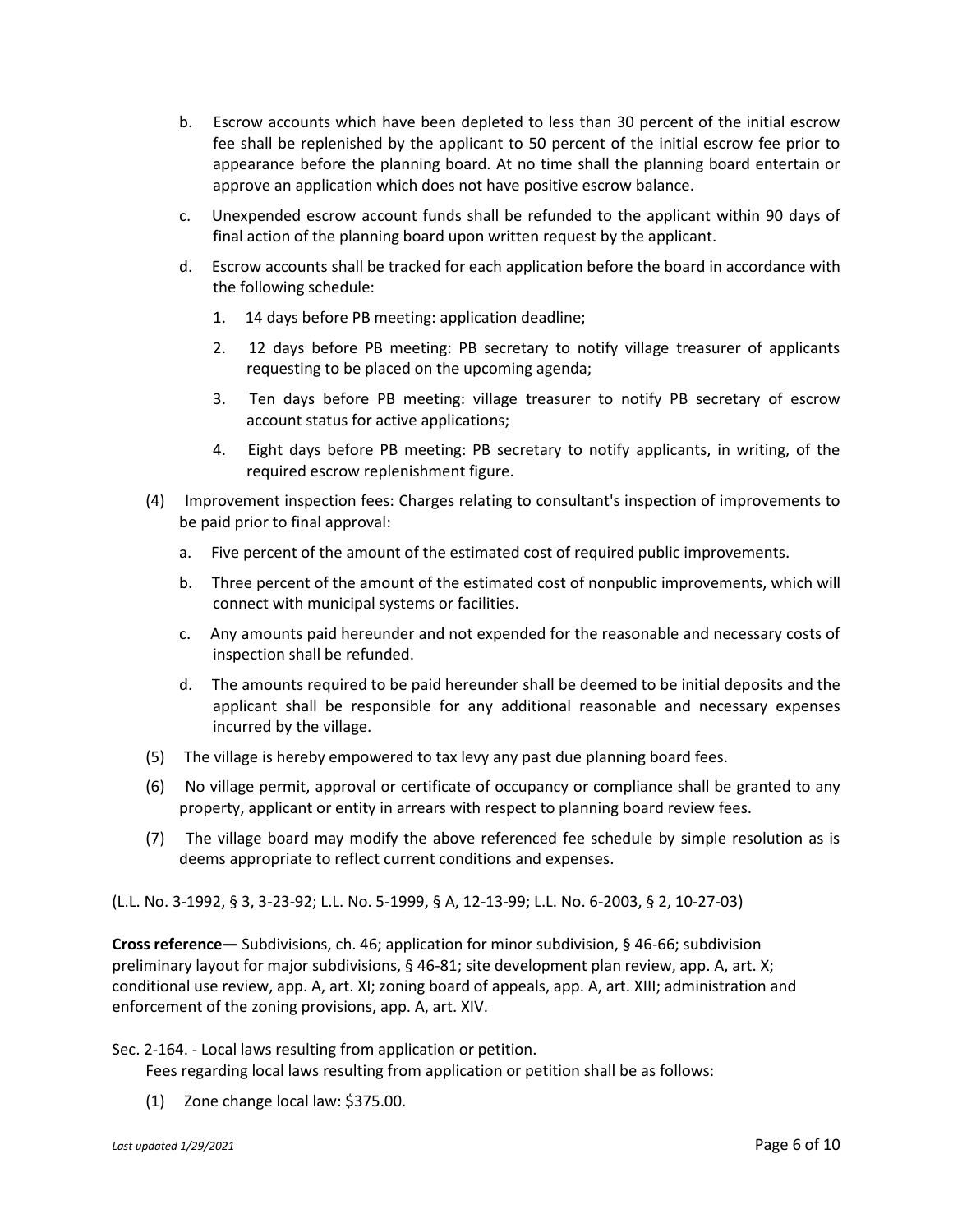- (2) Annexation:
	- a. Nonrefundable deposit due with filing of annexation petition \$500.00; plus
	- b. Any and all reasonable and necessary expenses beyond \$500.00 incurred by the village to be paid at such time as the village may determine.
- (3) Miscellaneous local laws: \$325.00.

(L.L. No. 3-1992, § 4, 3-23-92)

**Cross reference—** Local laws, § 2-126 et seq.; zoning, app. A; amendment of the zoning ordinance, app. A, art. XVII.

Sec. 2-165. - Reserved.

**Editor's note—** L.L. No. 5-1999, § B, adopted Dec. 13, 1999, repealed section 2-165 in its entirety. Former section 2-165 pertained to placing matters on planning board agenda, and derived from L.L. No. 3-1992, § 5, adopted March 23, 1992.

Sec. 2-166. - Building permits and inspections.

Building inspector fees shall be as follows:

- (1) Building permit/applications:
	- a. *Residential:*

| 1 Family House (R-1)                  | \$.55/sq.fit.            |
|---------------------------------------|--------------------------|
| 2 Family House (R-2)                  | \$.60/sq.fit.            |
| Attached housing-Multi dwelling (R-3) |                          |
| Additions                             | $$125.00 + .35$ /sq. ft. |
| Alterations and renovations           | \$50.00 + .20/sq. ft.    |
| Garages up to 2 cars, (detached)      | $$50.00 + .25$ /sq. ft.  |
| Garages up to 2 cars (attached)       | $$100.00 + .25$ /sq. ft. |
| Garages, more than 2 cars (detached)  | $$100.00 + .25$ /sq. ft. |
| Garages, more than 2 cars (attached)  | \$200.00 + .25/sq. ft.   |
| Decks and sheds                       | \$60.00 + .20/sq. ft.    |
| In-ground swimming pools              | \$250.00                 |
| Above ground swimming pools           | \$100.00                 |
| Electric extension                    | \$35.00                  |
| Wood/coal stoves and chimneys         | \$35.00                  |
| Septic installations and repairs      | \$50.00                  |
| Pole barns w/floor and foundation     | $$100.00 + .20$ /sq. ft. |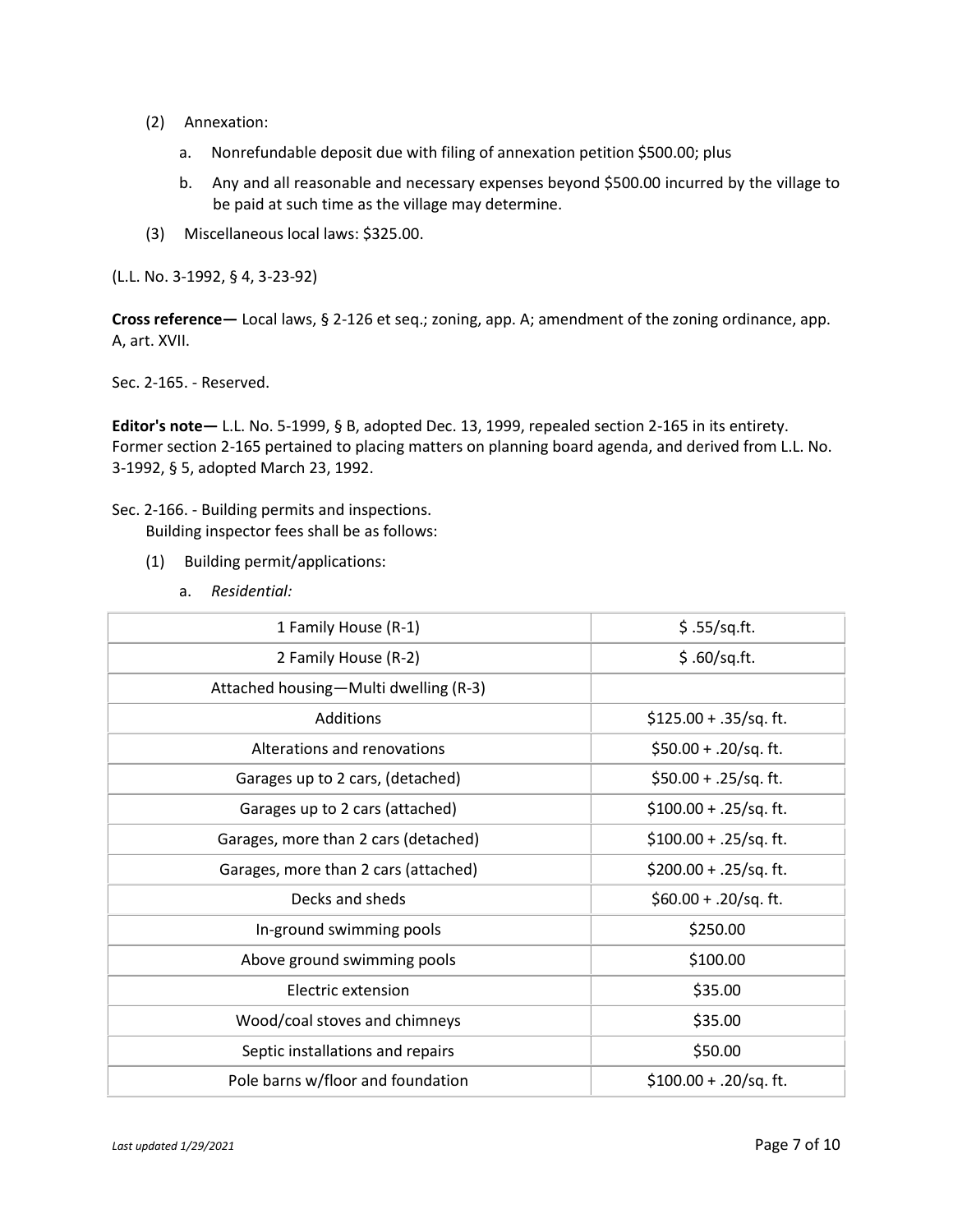|    | Pole barns w/out floor and foundation | $$50.00 + .20$ /sq. ft.    |
|----|---------------------------------------|----------------------------|
|    | Signs (includes ADD)                  | \$50.00                    |
| b. | Non-residential:                      |                            |
|    | New buildings under 5,000 sq. ft.     | \$750.00 + .40/sq. ft.     |
|    | New buildings over 5,000 sq. ft.      | $$1,500.00 + .60$ /sq. ft. |
|    | Addition                              | $$350.00 + .50$ /sq. ft.   |
|    | Alteration                            | $$100.00 + .40$ /sq.ft.    |
|    | Septic installations and repairs      | \$100.00                   |

Driveway bond (no curbs) to be posted for all entrances to village roads to ensure that paving is completed: \$1,500.00 (returnable).

With curbs: \$2,500.00 (returnable).

Commercial: \$2,500.00 per lane (returnable).

Renewal of expired permits: 50 percent of original fee.

\*Residential certificate of occupancy/compliance (CO) \$75.00.

\*Non-residential certificate of occupancy/compliance (CO) \$150.00.

Conditional (CO) (with date of expiration): \$75.00.

Municipal records search: \$100.00.

\* Paid at time of application.

Re-inspection fee: \$40.00, payment made in advance of subsequent inspection.

(L.L. No. 3-1992, § 6, 3-23-92; L.L. No. 5-1999, § C, 12-13-99; L.L. No. 6-2003, § 2, 10-27-03; L.L. No. 5- 2006, § 1, 5-22-06)

**Cross reference—** Buildings and building regulations, ch. 10; fire prevention and protection permit requirements, § 10-28; dangerous buildings, § 10-51 et seq.; requirements for permit for swimming pools, § 10-84; fire prevention and protection, ch. 22; fire prevention code, § 22-56 et seq.; flood damage prevention, ch. 26; flood damage prevention development permit, § 26-56 et seq.

Sec. 2-167. - Reacquaintance fee.

Whenever an extension is necessary to prevent an approval from lapsing or becoming otherwise void, the first such request for an extension shall be processed at no charge, and the second and each subsequent request for an extension shall be processed only upon prior payment of a fee of \$100.00.

(L.L. No. 3-1992, § 7, 3-23-92)

Sec. 2-168. - Payment in advance with complete applications.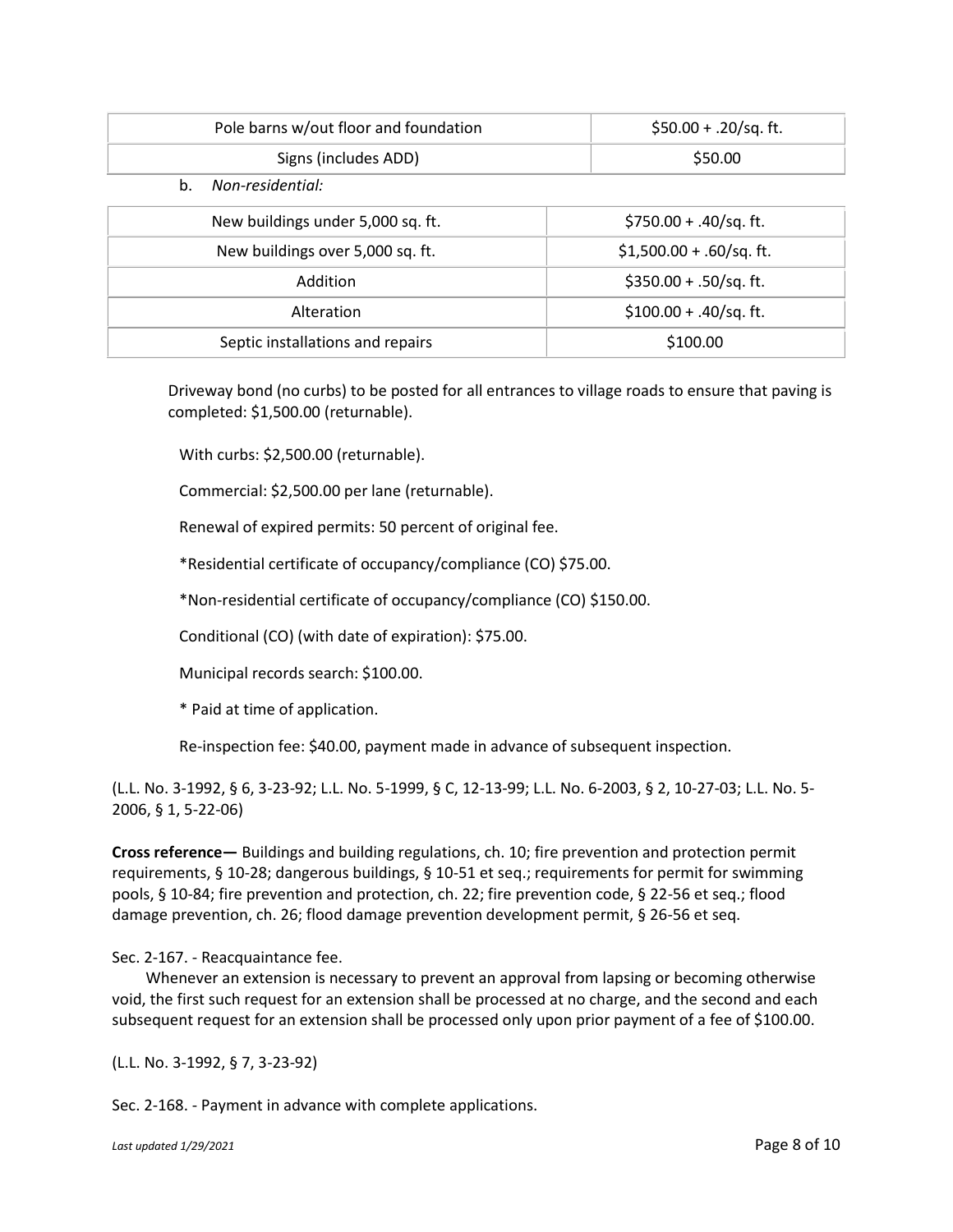Unless otherwise specifically provided in this division, the fees required pursuant to this division shall be paid in advance upon submission of an application. Failure to submit the full payment required shall render the application incomplete for all purposes.

(L.L. No. 3-1992, § 11, 3-23-92)

**Cross reference—** Environment, ch. 18; environmental impact review procedure, § 18-26 et seq.; freshwater wetlands, § 18-56 et seq.

**State Law reference—** State environmental quality review, Environmental Conservation Law § 8-0101 et seq.

Sec. 2-170. - Refunds, reimbursements.

Any prepaid fees shall not be reimbursable or refundable except upon written authorization to the board of trustees and upon a finding by the board of trustees, in its discretion, that the prepaid fees should be reimbursed or refunded.

(L.L. No. 3-1992, § 12, 3-23-92)

Sec. 2-171. - Payment prior to filing of maps, review of applications.

No board shall permit the filing of any map with the county clerk until all fees due under this division have been paid. No application shall be considered by a reviewing board if fees remain unpaid.

(L.L. No. 1-1990, § 5, 2-9-90)

Sec. 2-172. - Delinquent payments; interest.

If an applicant fails to pay a fee when due, interest thereupon shall be paid to the village at the rate of ten percent per annum.

(L.L. No. 1-1990, § 6, 2-9-90)

Sec. 2-173. - Compliance; written agreement.

Every applicant upon submission of any application for review shall acknowledge in writing his understanding of this division and his agreement to comply herewith in such form as may be required by the board of trustees.

(L.L. No. 1-1990, § 7, 2-9-90)

Sec. 2-174. - Payment of engineer, consultant fees.

No certificate of occupancy shall be issued by the building department of the village until all engineer and consultant fees have been paid in full to the village.

(L.L. No. 1-1990, § 8, 2-9-90)

**Cross reference—** Buildings and building regulations, ch. 10.